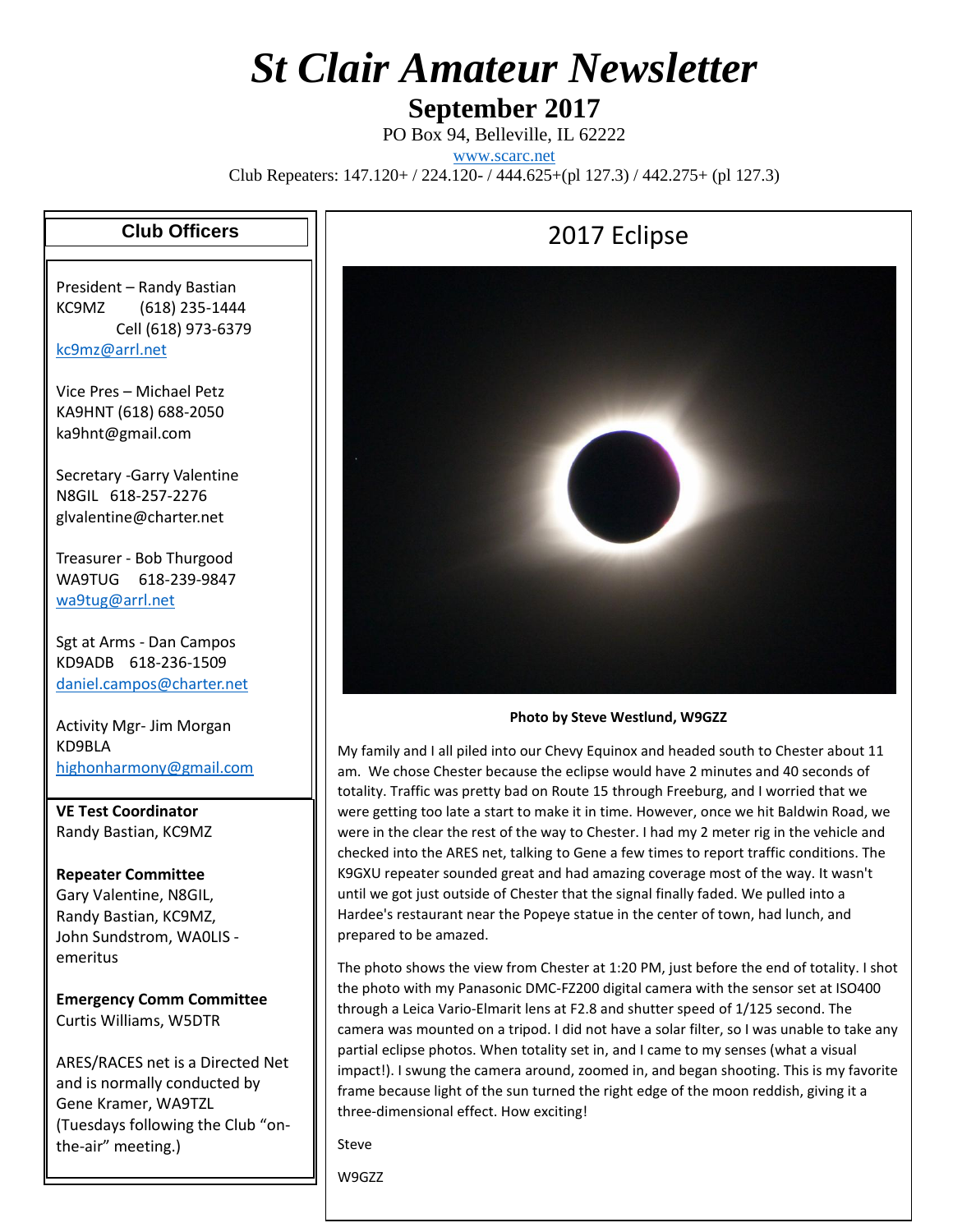ARES Solar Eclipse Operations August 21, 2017 from an ARES Perspective.

The 2017 August 21 Solar Eclipse was first brought to the attention of the Emergency Management Agencies throughout the U.S. as it concerned "unknowns" about :

Cell phone disruptions due to mass streaming video taking bandwidth due to users overload of cell towers.

Concerns over traffic congestion beyond the point of traffic flow stopping and persons placing themselves and others in danger on the roadways.

Weather conditions involving heat whereby traffic stalls would entail potential dangers to young persons in cars and the inability to have medical response arrive in time due to traffic congestion.

As a member of SCARC and ARES EC for St. Clair County, I was in contact with the HF net known as SATERN (Salvation Army Team Emergency Network) to monitor issues from this Nationwide traffic net, starting with the State of Washington and then as the eclipse came closer to Missouri/Illinois. This information from 14.2650 Mhz was given to Region 8 IEMA.

The St. Clair County ARES net activated through the K9GXU repeater and both HF CW and relay on VHF was performed with SIU-C with their special event activities, which also provided crowd information and departure data to pass to IEMA for IDOT to prepare for departure traffic. County EMA and Region VIII IEMA were very grateful for the support communications provided by the County ARES® operators and the SCARC VHF repeater to obtain the data.

Summary brief submitted to County EMA per attachment.

Sincerely,

Gene WA9TZL

St. Clair County ARRL ARES® EC

St. Clair Co. RACES - KC9NPN Aux Com

SCARC member since 1967

#### Arecibo Radio Telescope, Puerto Rico

September 22, 2017 5:31 PM EST

Hello All,

Steve Floyd and I just had contact with Angel on 14.258 MHz. Angel is having problems with generator and can only make very short transmissions.

Here is the latest which is all good news:

The HF Facility Dipole Array at the bottom of the dish is OK. All the dipoles are OK.

The Bachelor and Family units up on top of the hill are all OK (Amazing !!!! since they are old and wood).

The Optical Lab building on top of the hill at the Observatory lost a roof. That is all we know about that. Steve Floyd said Angel will be on again at 1PM and 6PM EDT tomorrow.

The Director is also trying to get a satellite phone to the Observatory but is having a lot of trouble with the roads.

The Guajataca Dam is imminently going to break some said and was reported before 70,000 were asked to evacuate. Angel said that will be bad for the Arecibo town too.

<http://www.cnn.com/2017/09/22/us/puerto-rico-guajataca-river-dam-evacuations/index.html> That is it for now.

Keep all the people in Puerto Rico in your thoughts since it is going to be very rough.

Jim Breakall WA3FET Penn State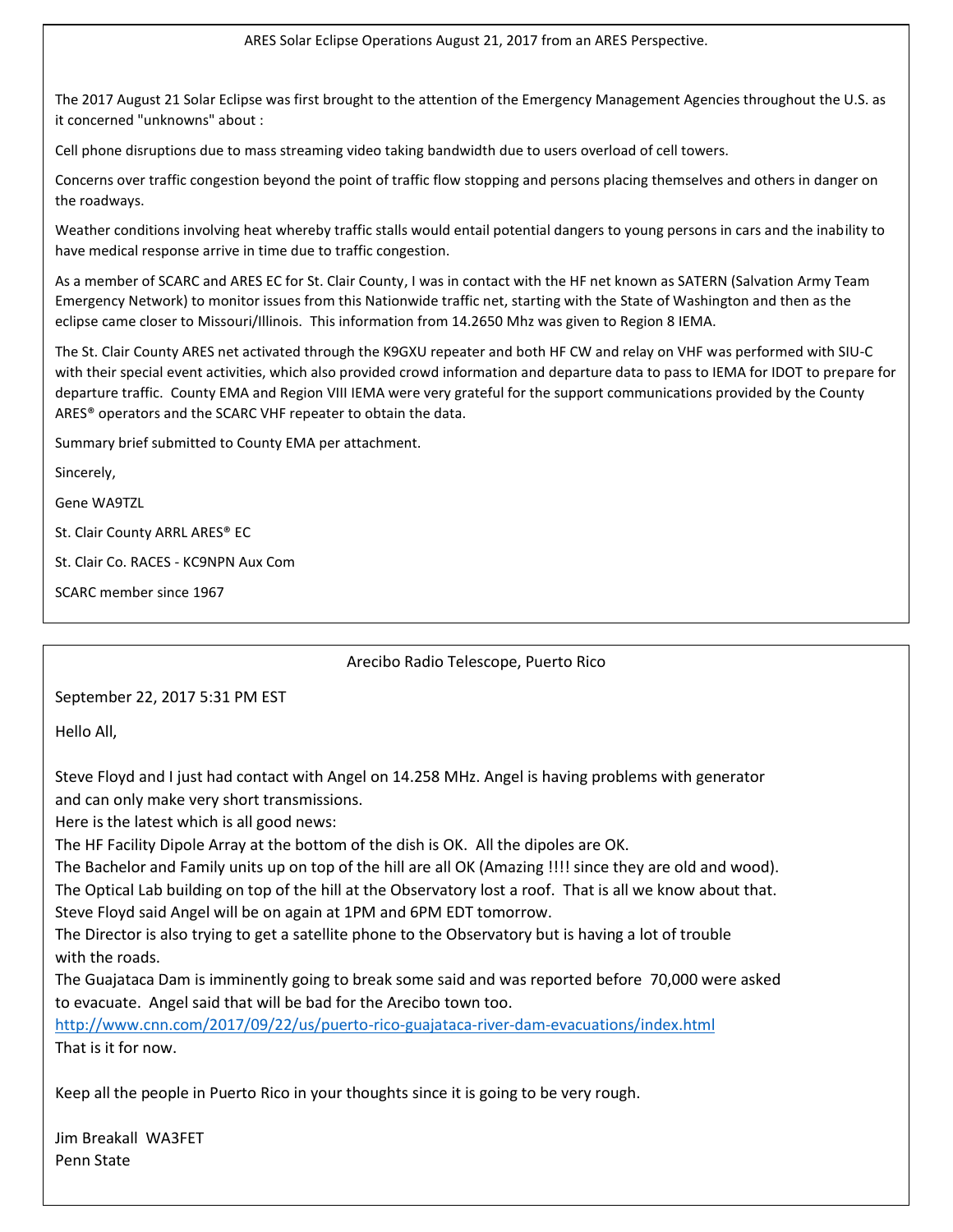On 9/22/2017 4:32 PM, Jim Breakall wrote:

Hello All,

Thanks so much to Steve Floyd for updating everyone on the status of Mike and Bernadette Sulzer and also the latest from Angel Vazquez.

Here is a link to a National Geographic report on the latest from the Observatory from Nadia Drake, daughter of Frank Drake.

<http://news.nationalgeographic.com/2017/09/arecibo-radio-telescope-damaged-puerto-rico-hurricane-maria-science/> We hope to have more info from Angel tonight at 6PM if his generator will work as reported from Steve Floyd. We still need to find out the status of the HF dipoles, the Bachelor and Family Units, and the Optical Facility. I am sure there are more things we will try to ask about too.

Thanks, Jim Breakall WA3FET Penn State

(These are emails that were forwarded to me that originated from Bob Zimmerman, NP4B, ex WA9ZSF. Bob is from Dupo, IL, attended SIUE, and worked at Arecibo for Cornell University when Cornell managed the facility. Bob has friends and family on the island and asks for our payers for Puerto Rico. Ed.)

Hurricane Support Communications

For those interested in the emergency in the Caribbean and Puerto Rico in particular, Gene, WA9TZL, sends us this information:

The Salvation Army Team Emergency Radio Network, presently on 14.265 MHz, has given the following information concerning the communications with Puerto Rico:

A group of Amateur Radio Operators have an internet site now set up: CEWN.ORG to obtain further information and this same group has established two dedicated frequencies for communications with those that have emergency power in PR and they are:

7.188 MHz and 3.815 Mhz.

Per AG6SV, SATERN Net Manager

FYI- cewn.org is an EXCELLENT site as it relates to amateur radio communications in affected area of Hurricane Maria.

I am a member of SATERN, but I have been off the air the last several days due to a death in the family.

Gene - WA9TZL

St. Clair Co. ARRL ARES EC

(Gene, you and your family have our sympathy on the loss of your brother Ed.)